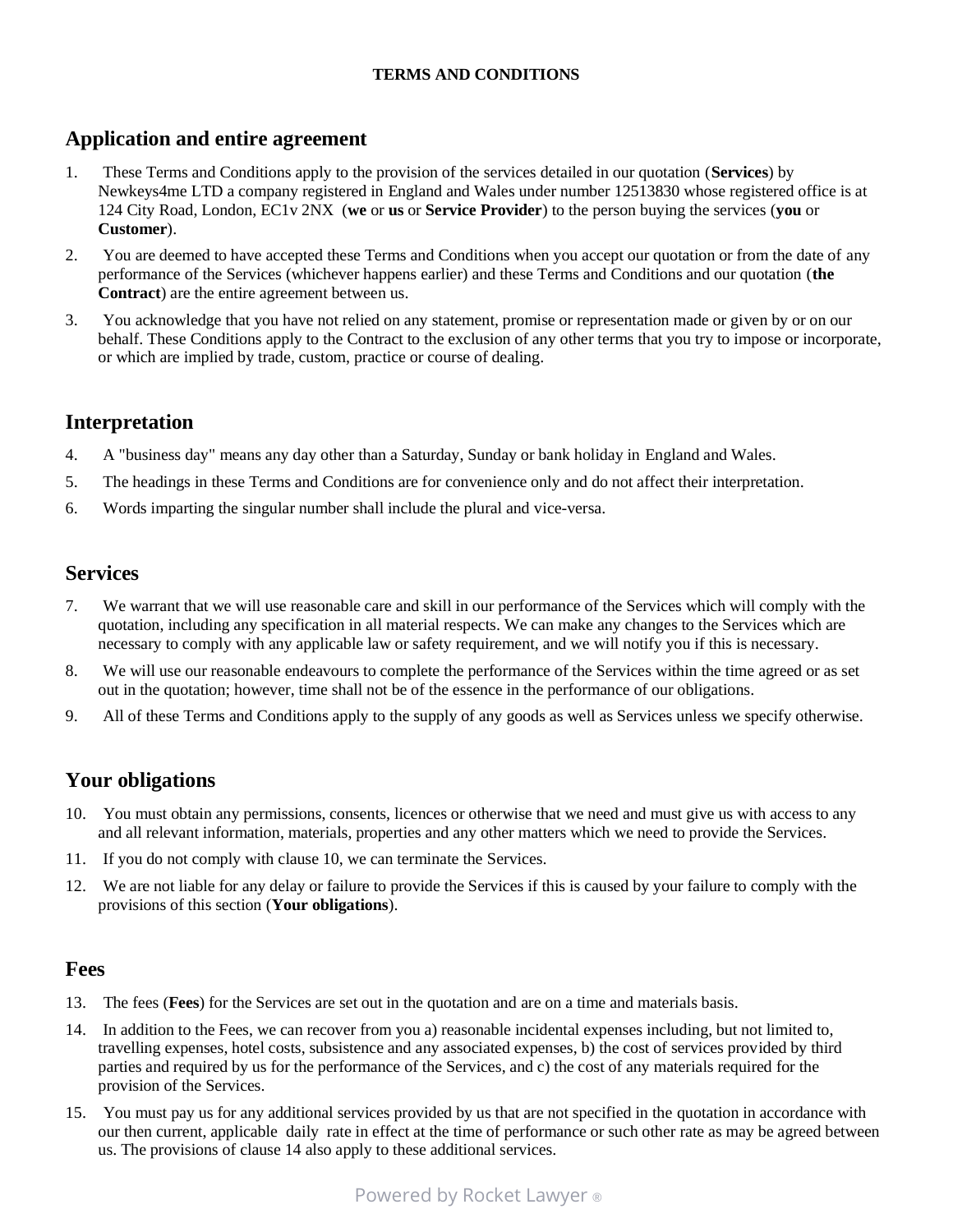16. The Fees are exclusive of any applicable VAT and other taxes or levies which are imposed or charged by any competent authority.

#### Cancellation and amendment

- 17. We can withdraw, cancel or amend a quotation if it has not been accepted by you, or if the Services have not started, within a period of 1 day from the date of the quotation, (unless the quotation has been withdrawn).
- 18. Either we or you can cancel an order for any reason prior to your acceptance (or rejection) of the quotation.
- 19. If you want to amend any details of the Services you must tell us in writing as soon as possible. We will use reasonable endeavours to make any required changes and additional costs will be included in the Fees and invoiced to you.
- 20. If, due to circumstances beyond our control, including those set out in the clause below (Circumstances beyond a **party's control)**, we have to make any change in the Services or how they are provided, we will notify you immediately. We will use reasonable endeavours to keep any such changes to a minimum.

#### Payment

- 21. We will invoice you for payment of the Fees either:
	- a. when we have completed the Services; or
	- b. on the invoice dates set out in the quotation.
- 22. You must pay the Fees due within 7 days of the date of our invoice or otherwise in accordance with any credit terms agreed between us.
- 23. Time for payment shall be of the essence of the Contract.
- 24. Without limiting any other right or remedy we have for statutory interest, if you do not pay within the period set out above, we will charge you interest at the rate of 3% per annum above the base lending rate of the Bank of England from time to time on the amount outstanding until payment is received in full.
- 25. All payments due under these Terms and Conditions must be made in full without any deduction or withholding except as required by law and neither of us can assert any credit, set-off or counterclaim against the other in order to justify withholding payment of any such amount in whole or in part.
- 26. If you do not pay within the period set out above, we can suspend any further provision of the Services and cancel any future services which have been ordered by, or otherwise arranged with, you.
- 27. Receipts for payment will be issued by us only at your request.
- 28. All payments must be made in British Pounds unless otherwise agreed in writing between us.

#### Sub-Contracting and assignment

- 29. We can at any time assign, transfer, charge, subcontract or deal in any other manner with all or any of our rights under these Terms and Conditions and can subcontract or delegate in any manner any or all of our obligations to any third party.
- 30. You must not, without our prior written consent, assign, transfer, charge, subcontract or deal in any other manner with all or any of your rights or obligations under these Terms and Conditions.

#### Termination

- 31. We can terminate the provision of the Services immediately if you:
	- a. commit a material breach of your obligations under these Terms and Conditions; or
	- b. fail to make pay any amount due under the Contract on the due date for payment; or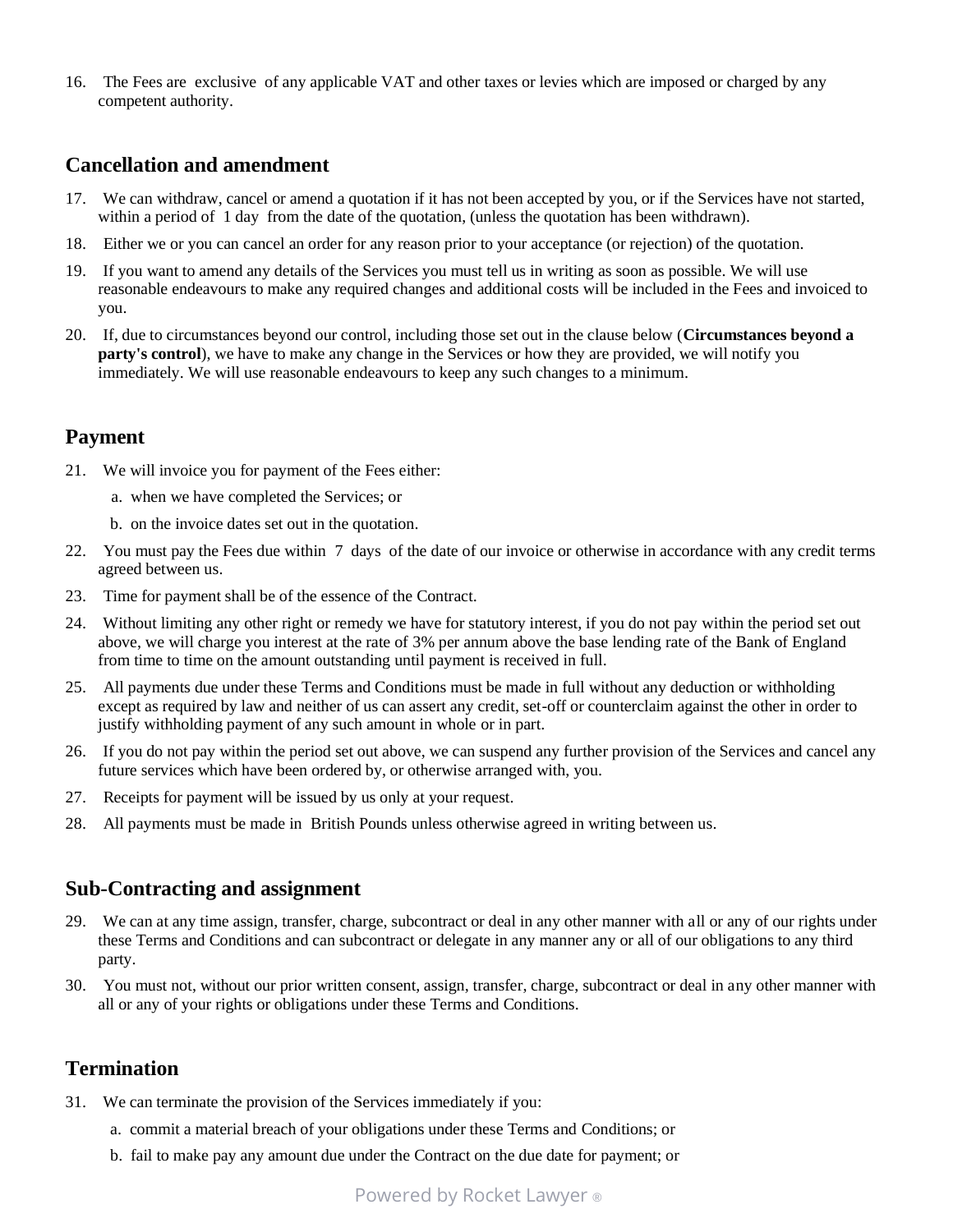- c. are or become or, in our reasonable opinion, are about to become, the subject of a bankruptcy order or take advantage of any other statutory provision for the relief of insolvent debtor; or
- d. enter into a voluntary arrangement under Part 1 of the Insolvency Act 1986, or any other scheme or arrangement is made with its creditors; or
- e. convene any meeting of your creditors, enter into voluntary or compulsory liquidation, have a receiver, manager, administrator or administrative receiver appointed in respect of your assets or undertakings or any part of them, any documents are filed with the court for the appointment of an administrator in respect of you, notice of intention to appoint an administrator is given by you or any of your directors or by a qualifying floating charge holder (as defined in para. 14 of Schedule B1 of the Insolvency Act 1986), a resolution is passed or petition presented to any court for your winding up or for the granting of an administration order in respect of you, or any proceedings are commenced relating to your insolvency or possible insolvency.

# Intellectual property

32. We reserve all copyright and any other intellectual property rights which may subsist in any goods supplied in connection with the provision of the Services. We reserve the right to take any appropriate action to restrain or prevent the infringement of such intellectual property rights.

# Liability and indemnity

- 33. Our liability under these Terms and Conditions, and in breach of statutory duty, and in tort or misrepresentation or otherwise, shall be limited as set out in this section.
- 34. The total amount of our liability is limited to the total amount of Fees payable by you under the Contract.
- 35. We are not liable (whether caused by our employees, agents or otherwise) in connection with our provision of the Services or the performance of any of our other obligations under these Terms and Conditions or the quotation for:
	- a. any indirect, special or consequential loss, damage, costs, or expenses or;
	- b. any loss of profits; loss of anticipated profits; loss of business; loss of data; loss of reputation or goodwill; business interruption; or, other third party claims; or
	- c. any failure to perform any of our obligations if such delay or failure is due to any cause beyond our reasonable control; or
	- d. any losses caused directly or indirectly by any failure or your breach in relation to your obligations; or
	- e. any losses arising directly or indirectly from the choice of Services and how they will meet your requirements or your use of the Services or any goods supplied in connection with the Services.
- 36. You must indemnify us against all damages, costs, claims and expenses suffered by us arising from any loss or damage to any equipment (including that belonging to third parties) caused by you or your agents or employees.
- 37. Nothing in these Terms and Conditions shall limit or exclude our liability for death or personal injury caused by our negligence, or for any fraudulent misrepresentation, or for any other matters for which it would be unlawful to exclude or limit liability.

# Data Protection

- 38. When supplying the Services to the Customer, the Service Provider may gain access to and/or acquire the ability to transfer, store or process personal data of employees of the Customer.
- 39. The parties agree that where such processing of personal data takes place, the Customer shall be the 'data controller' and the Service Provider shall be the 'data processor' as defined in the General Data Protection Regulation (GDPR) as may be amended, extended and/or re-enacted from time to time.
- 40. For the avoidance of doubt, 'Personal Data', 'Processing', 'Data Controller', 'Data Processor' and 'Data Subject' shall have the same meaning as in the GDPR.
- 41. The Service Provider shall only Process Personal Data to the extent reasonably required to enable it to supply the Services as mentioned in these terms and conditions or as requested by and agreed with the Customer, shall not retain